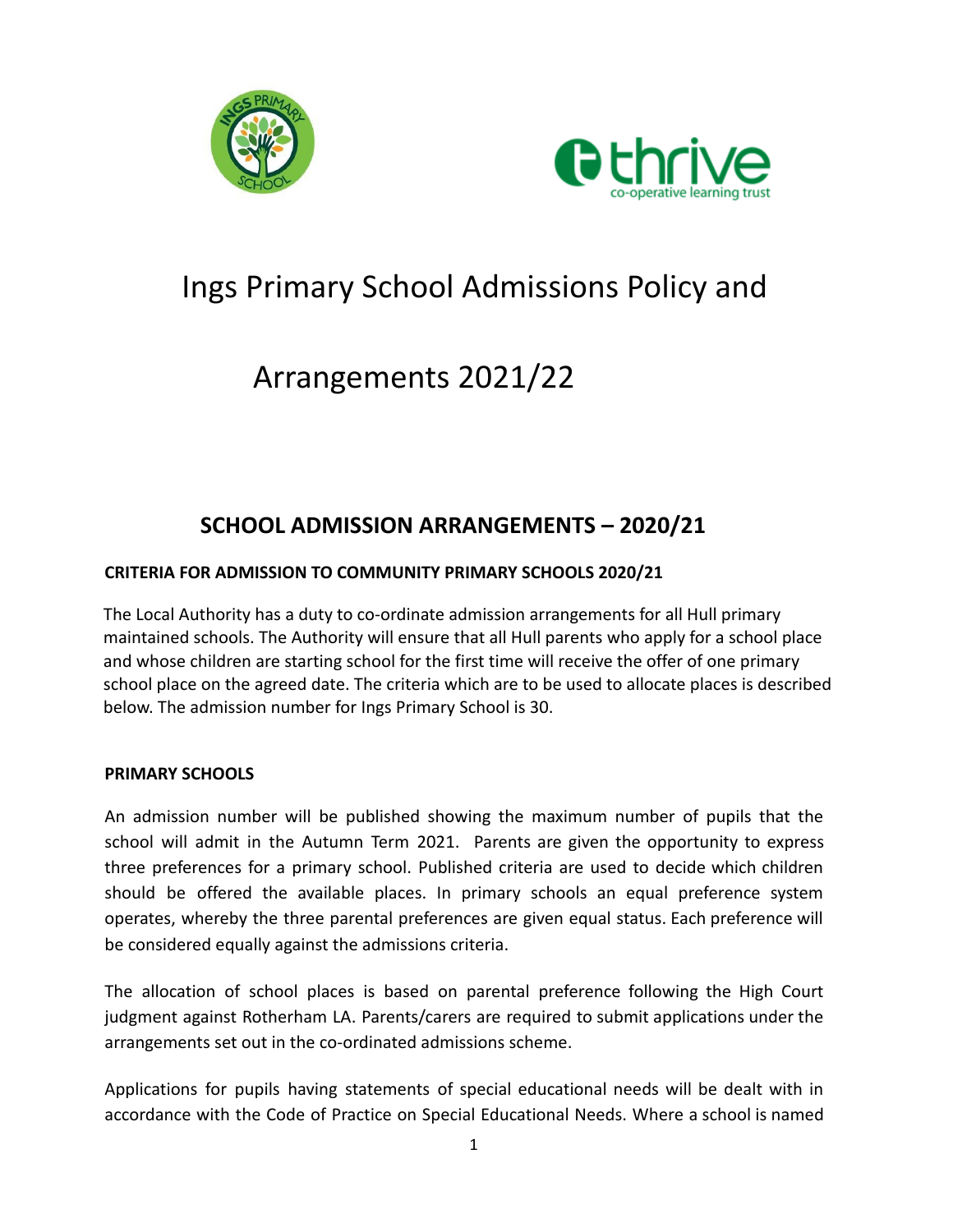in a child's EHC Plan following consultation with the Head and Governors, the governing body are required to admit the pupil.

After the allocation of pupils with an EHC plan, where the number of applications is greater than the remaining places the following criteria will be applied in the order set out below:

### **Admissions Criteria**

- 1. Children in public care at the time when preferences are expressed, and those who have been previously looked after, (see note (iv) below). This includes children who have been looked after pupils in other countries and then adopted.
- 2. Being resident in the catchment area of the school (see note (i) below.)
- 3. Having a brother or sister who will be attending the school at the expected time of admission (see note (ii) below)
- 4. Geographical, with priority given to those living nearest to the school (see notes (ii) and (iii) below)

Criteria 3 and 4 will be used as a **tie-breaker** for other criteria. If the school is over-subscribed from within its catchment area after the allocation of EHC children and children under criteria 1 and 2, then the brothers/sisters and geographical criteria will be used in that order as tie-breakers.

#### **Notes**

**(i)** Residence is defined as the normal family address where the child resides. The qualification date is the closing date for applications under the co-ordinated admissions scheme. (Where families change normal address after the closing date but before the allocation process has commenced this can be considered under the review procedure).

Where parents live at separate addresses and have joint custody, the address used will be the one where the child spends the main part of the school week (ie. Sunday night to Thursday night inclusive). Childcare arrangements involving relatives' addresses do not qualify as normal family addresses for this purpose unless there is a court Residence Order in place.

**(ii)** Brothers and sisters include children with the same natural parents living at the same address children with the same natural parents living at different addresses (eg due to separation of natural parents) half- brothers/sisters living at the same address step  $-$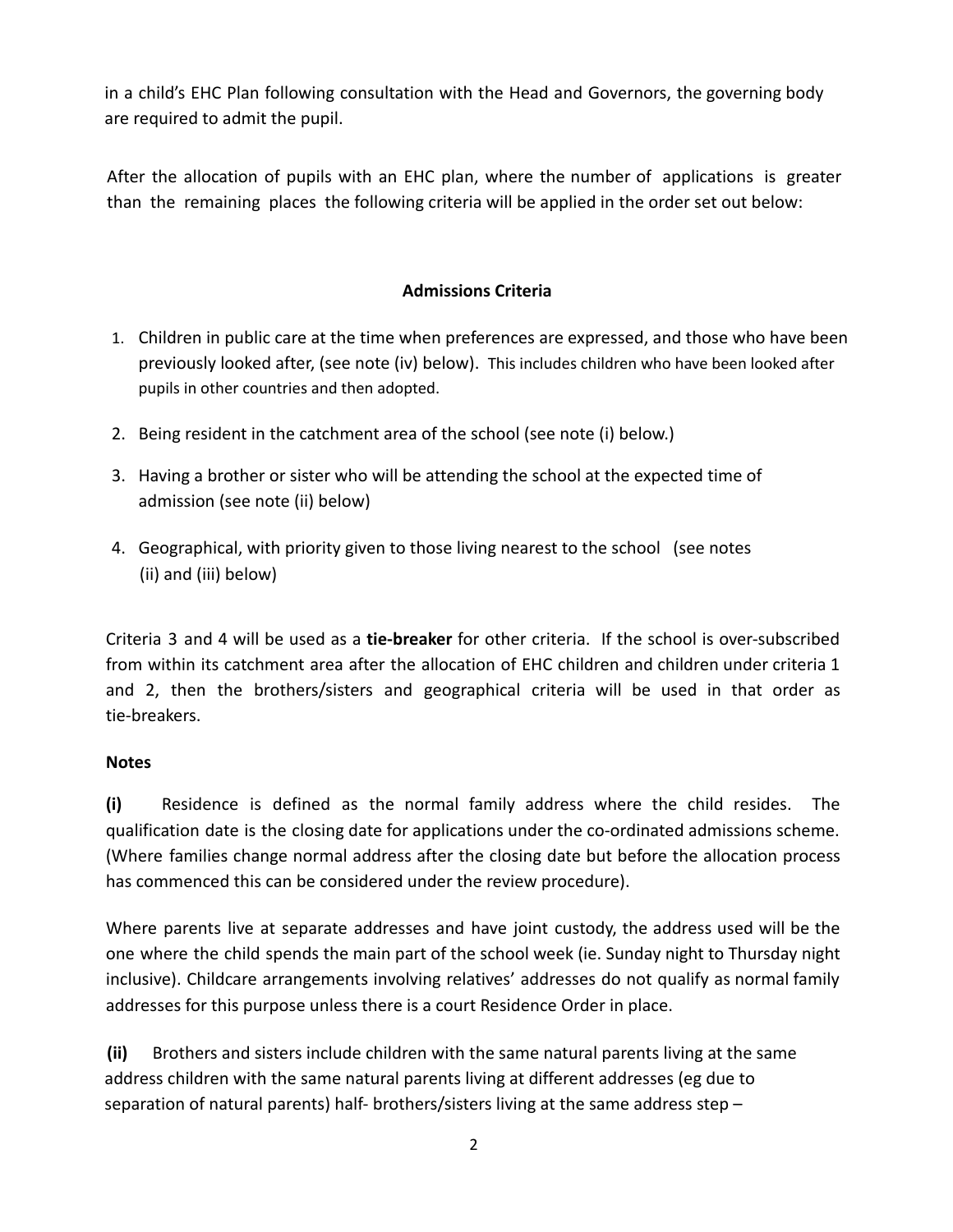brothers/sisters living at the same address - children living as part of the same family unit with their parents/guardians at the same address.

**(iii)** The measurement of distance is the shortest available safe route for pedestrians along footpaths, using footpaths alongside roads marked on the current street map of the City. Front entrance of home property (residence) to main entrance of school site is used.

The Authority will use Routefinder, a computer mapping system, to make measurements.